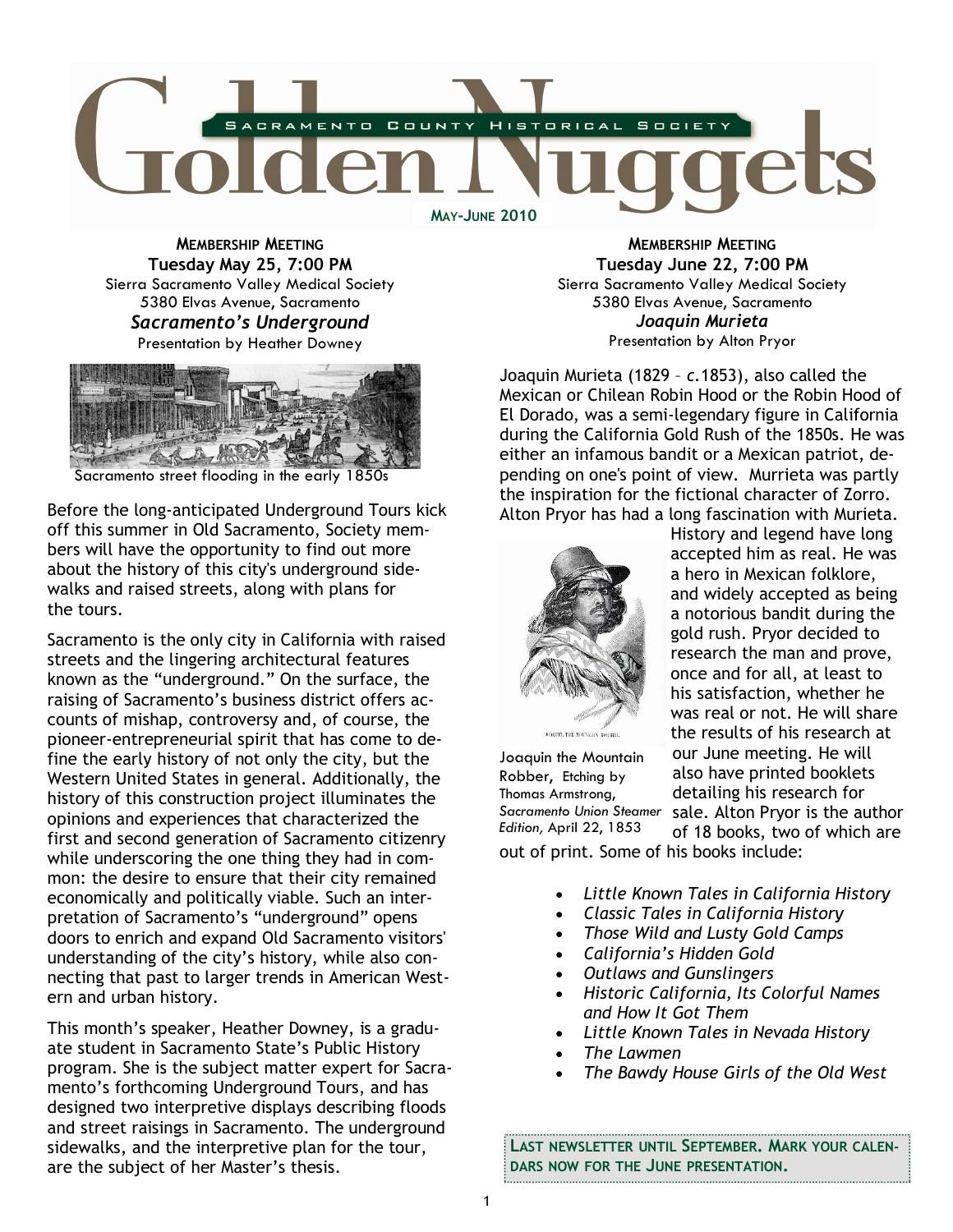## Our New-Look Nuggets and Other Gems By Patricia Turse

Here at last is the new-look Golden Nuggets newsletter. You really must go to our web pages to see the new nameplate and a few other touches in living color. Our new logo appears in crisp black and white on page 4—but perhaps you noticed that when you opened your newsletter. We reserve the right to tweak the layout, fonts, and design, but the look is pretty close to complete. We like our new classic dark green and taupe 'corporate colors' (designerspeak) and the bold design, and we hope you do too.

This month also marks the official launch of the bimonthly newsletter and the last newsletter of this 2009-2010 publishing year. We now plan to publish single newsletters for September–October, November–December, January-February, March-April, and May-June. You'll need to remember to carefully save your newsletters so you won't miss any exciting coming events. SCHS does not normally meet or publish in July or August. We may need to add the occasional postcard, email, or other communication as needed. We will also be publishing more frequent Golden Notes booklets to keep you all historically informed.

SCHS has an exciting late summer historical music event coming up for members as part of Sacramento's Annual Gold Rush Days celebration over Labor Day weekend. Gold Rush Days turn back the clock in Old Sacramento with one last family oriented festival over the Labor Day weekend. More than 200 tons of dirt will be dumped on the streets of Old Sacramento as the annual festival transforms Sacramento's historic district into a scene straight out of the 1850s. Costumed re-enactors, Wild West gun fights, musicians playing period instruments, dancing, street dramas, and wagon and pony rides are some of the attractions.

On Saturday, September 5, at a time and exact Gold Rush Days location to be determined, SCHS and California State Parks Sacramento District will sponsor an hour concert by historical troubadour Rick Spencer. A historian and musician, Mr. Spencer has a wide variety of fascinating and often funny historical songs in his repertoire and has performed in the U.S., Canada and Europe. After the concert, which will cover songs from the civil war era and from the 1856 John C. Fremont presidential campaign, a reception and short question and answer session with the artist will be provided for SCHS members. More details to come! Save the date.

#### Mystery Image



This image, property of the Center for Sacramento History (formerly SAMCC), is from the Sacramento Trust for Historic Preservation Collection, donated in 1998. The glass plate black and white negatives were probably taken by the McCurry Foto Company and likely date c.1910-1920. If you can provide CSH staff any information about the image context–or the who, what, when, where and why– please phone 916-808-7072.

## Notes from the Vice President By William Burg

This year, students from Sacramento charter high school The Met conducted oral history interviews with several SCHS members. The first of these interviews, conducted by student Catherine Pentoney with historian Alan O'Connor, has been completed and transcribed, and will soon be submitted to the Sacramento archives. Other interviews conducted by The Met students should follow in the coming months. Thanks to the SCHS members who participated in this project!

### SACRAMENTO COUNTY HISTORICAL SOCIETY

2010-2011 Board of Directors President: Patricia Turse Vice President: William Burg Corresponding Secretary: Illa Collin Treasurer: Dan Winkelman History Consortium: Dr. Bob LaPerrière

Members-at-Large Shelly Atkinson, Clare Ellis, Tom Herzog, Carolyn Schimandle, Greg Voelm, Lisa Wire

Membership: Jenan Saunders

#### GOLDEN NUGGETS

Published bimonthly, September to June Editorial & Layout: William Burg, Patricia Turse Email: info@sachistoricalsociety.org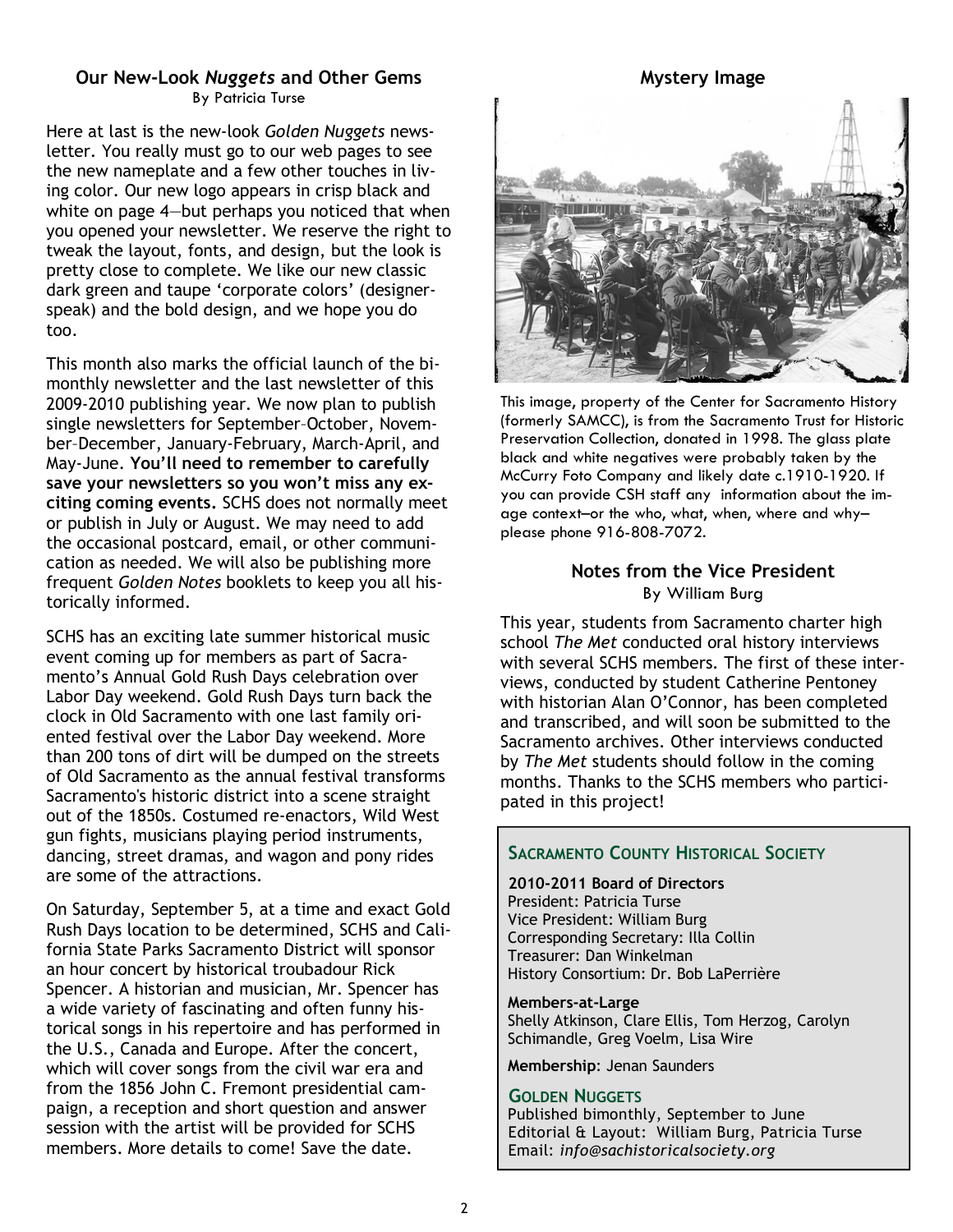# Upcoming Books on Sacramento History

Arcadia Publishing has announced the May release of two new books focusing on Sacramento in its Images of America series. Two more will be published later this summer.

#### Sacramento's Southern Pacific Shops By Kevin W. Hecteman

In 1862, the Central Pacific Railroad was founded and began building eastward from Sacramento as part of the transcontinental railroad. This required a shop capable of keeping the railroad's equipment in running order. So in 1867, in the swamps just north of town, the Sacramento shops were born. For



well more than a century, this massive complex kept the Central Pacific and its corporate successor, the Southern Pacific, operating smoothly. For many decades, the shops were the largest employer in the Sacramento area, employing carpenters, painters, draftsmen, boilermakers, electricians, clerks, upholsterers, and others. The shops' forces designed, built,

and maintained locomotives, freight and passenger cars, and other railroading equipment. The complex closed in 1999. Most of the area, popularly known as the Railyards, is set for redevelopment. The California State Railroad Museum handles maintenance and restoration of its collection in two of the shops buildings and plans to develop a railroad technology museum on the site.

Kevin W. Hecteman, author of Sacramento Southern Railroad, has mined the collections of the California State Railroad Museum, the Center for Sacramento History, and other sources to tell the story of the Sacramento shops and its people.

## Sacramento's Chinatown By Lawrence Tom

Sacramento's Chinatown has played a central role in the history of the Chinese in America since the Gold Rush. It was named Yee Fow (Second City) by the early Chinese pioneers because it was the second stop by steamboat on the way to the gold country. In the 1960s, Sacramento's Chinatown, one of the oldest Chinatowns in America, was largely torn down by rede-



velopment, but today Chinese Americans in the capital city are planning a Yee Fow Center for History, Culture, and Trade as they seek to remember the past and look to the future.

Author Lawrence Tom was a career executive appointee for the State of California. As a resident of Sacramento for more than 50 years, he has a great interest in preserving the history of the Chinese pioneers in the area. Coauthor Brian Tom is the founder of the Asian American Studies (AAS) program at the University of California, Davis, one of the first AAS programs in the country (founded in June 1969). He is the founder and director of the Chinese American Museum of Northern California. This is their second book with Arcadia Publishing.

Later this summer, two more Arcadia books on local history are due for publication: California State Fair by Carson Hendricks, former archivist at the Center for Sacramento History, in July, and North Sacramento by Victoria Ehrenreich in August.

|                                                                                                                 | SCHS New Membership Form (pass on to friends and colleagues)                                                                                                                                                                                                                                                                                                                                                                                                     |                                                                             |
|-----------------------------------------------------------------------------------------------------------------|------------------------------------------------------------------------------------------------------------------------------------------------------------------------------------------------------------------------------------------------------------------------------------------------------------------------------------------------------------------------------------------------------------------------------------------------------------------|-----------------------------------------------------------------------------|
| Please circle your membership level below:                                                                      |                                                                                                                                                                                                                                                                                                                                                                                                                                                                  |                                                                             |
| <b>Personal Memberships</b><br>\$35<br>Individual<br>Senior \$30<br>\$30<br>Student                             | <b>Business &amp; Sponsorship</b><br>Contributing \$100<br>\$250<br>Patron<br>\$500<br>Gold                                                                                                                                                                                                                                                                                                                                                                      | <b>Educational</b><br>Library* \$50 (*Non-voting)<br>Additional donation \$ |
| Address: Andreas Address and Address and American Address and American American Address and America and America |                                                                                                                                                                                                                                                                                                                                                                                                                                                                  | Please make your check out to<br>SCHS and send with this form to            |
| Phone: $($                                                                                                      | State & ZIP: the state of the state of the state of the state of the state of the state of the state of the state of the state of the state of the state of the state of the state of the state of the state of the state of t<br>Email: Email: Album and the second service of the series of the series of the series of the series of the series of the series of the series of the series of the series of the series of the series of the series of the seri | <b>SCHS</b><br>P.O. Box 160065<br>Sacramento, CA 95816-0065                 |
|                                                                                                                 |                                                                                                                                                                                                                                                                                                                                                                                                                                                                  | Thank you!!                                                                 |